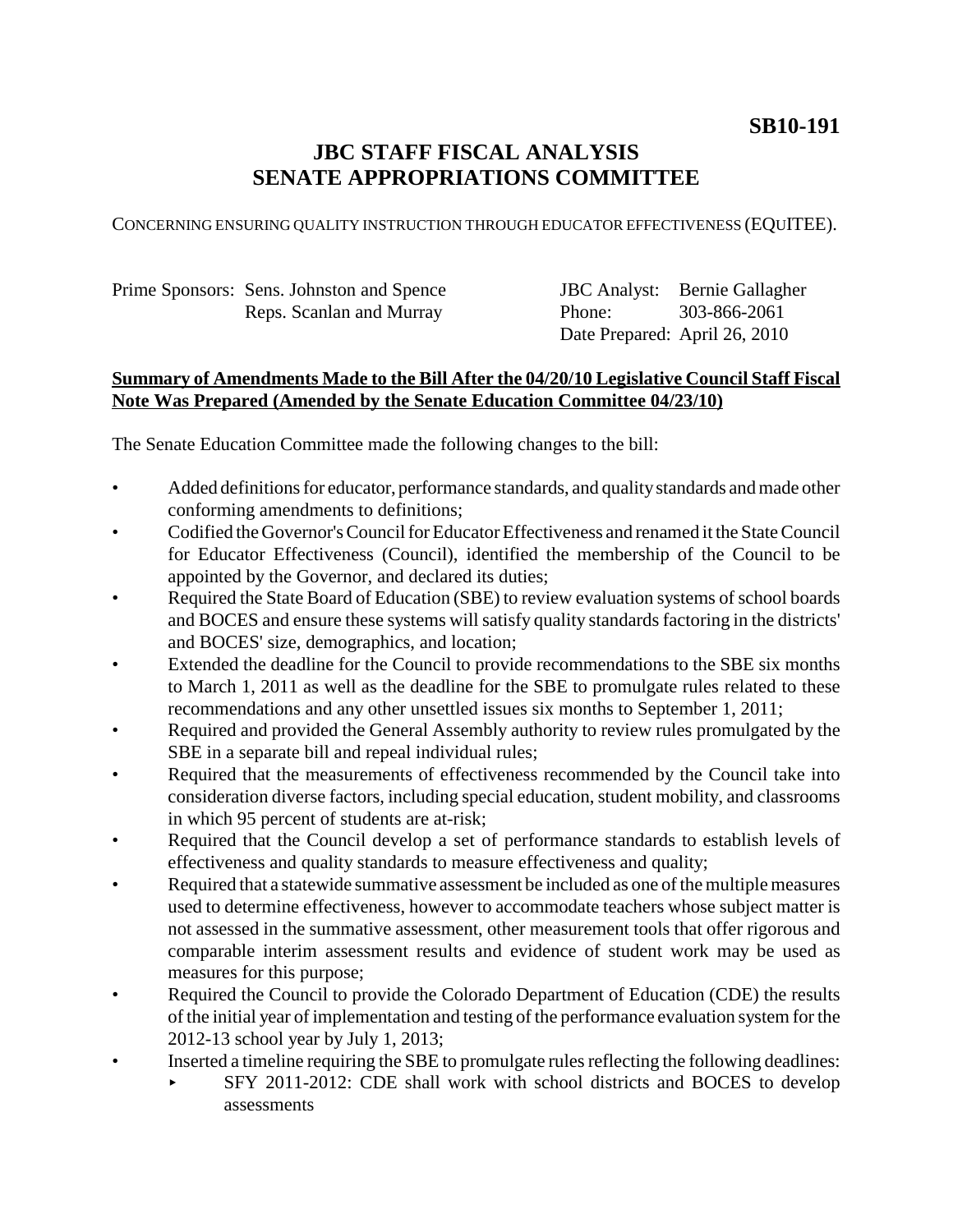- $\blacktriangleright$  By 2/15/12: the General Assembly, by bill, must review and approve rules promulgated by the SBE
- $\blacktriangleright$  SFY 2012-13: the new performance evaluation system must be beta-tested
- < SFY 2013-14: the performance evaluation system will be implemented statewide, and results will be used to determine how teachers acquire probationary or nonprobationary status
- < SFY 2014-15: performance evaluation system will be finalized and results will be used to determine how teachers can both acquire and lose probationary or nonprobationary status;
- Added language requiring that the CDE create and make available a resource bank that identifies assessments, processes, tools, and policies that can be used by school districts and BOCES to develop evaluation systems;
- Created the continuously appropriated Great Teachers and Leaders Fund, which may consist of any private gifts, grants, or donations received for the purposes of implementing the bill;
- Relieved the CDE from implementing requirements made of the Department in the bill unless sufficient moneys are received and credited to the Great Teachers and Leaders Fund and provided the Department authority to hire any employees necessary to implement the provisions of the bill;
- Required performance evaluation systems utilized by local boards of education to address all of the performance standards developed by the Council;
- Eliminated language repealing a listed purpose of local school districts' and BOCES' performance evaluations related to the measurement of satisfactory performance and serving as documentation for an unsatisfactory performance dismissal proceeding;
- Modified repeals of current requirements related to performance evaluations until the new performance evaluation system is implemented statewide;
- Expanded and clarified what information is provided to a teacher or principal whose performance evaluation shows a rating of ineffective, and requires that a nonprobationary teacher who objects to such a rating have an opportunity to appeal their rating to the superintendent;
- Reduced the weighting of the student growth data for principal evaluations from 66 percent to 50 percent;
- Made statute related to the renewal and nonrenewal of probationary teacher contracts not applicable to teachers who have demonstrated effectiveness over three consecutive years once the new statewide evaluation system is implemented;
- Authorized school districts, beginning in SFY 2010-11, to renew probationary or nonprobationary status teacher's contracts or to not renew the contract of a probationary teacher after their third year of employment; and
- Made various conforming and technical amendments to the bill.